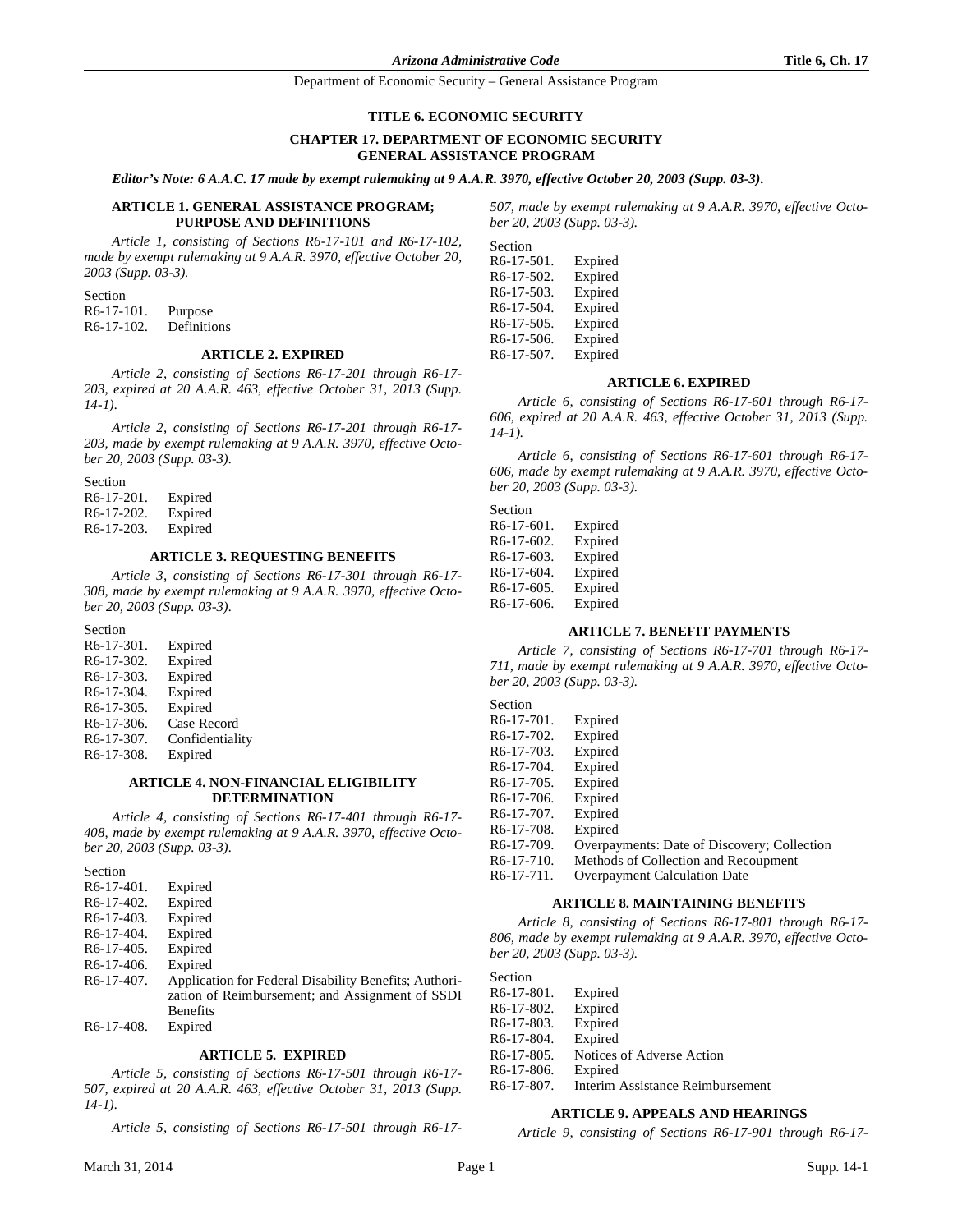*919, made by exempt rulemaking at 9 A.A.R. 3970, effective October 20, 2003 (Supp. 03-3).*

Section

- R6-17-901. Entitlement to a Hearing; Appealable Action R6-17-902. Computation of Time
- Computation of Time
- R6-17-903. Request for Hearing: Form; Time Limits; Presumptions
- R6-17-904. Administration: Transmittal of Appeal
- R6-17-905. Stay of Adverse Action Pending Appeal<br>R6-17-906. Hearings: Location; Notice; Time
- R6-17-906. Hearings: Location; Notice; Time R6-17-907. Rescheduling the Hearing
- Rescheduling the Hearing
- R6-17-908. Hearing Officer: Duties and Qualifications
- R6-17-909. Change of Hearing Officer; Challenges for Cause R6-17-910. Subpoenas
- R6-17-910. Subpoenas<br>R6-17-911. Parties' Rig
- R6-17-911. Parties' Rights<br>R6-17-912. Withdrawal of
- Withdrawal of an Appeal
- R6-17-913. Failure to Appear; Default; Reopening
- R6-17-914. Hearing Proceedings
- R6-17-915. Hearing Decision<br>R6-17-916. Effect of the Deci
- Effect of the Decision
- R6-17-917. Further Administrative Appeal<br>R6-17-918. Appeals Board
- Appeals Board
- R6-17-919. Judicial Review

# **ARTICLE 1. GENERAL ASSISTANCE PROGRAM; PURPOSE AND DEFINITIONS**

### **R6-17-101. Purpose**

- **A.** The General Assistance (GA) Program is an interim cash benefits program, provided to the following individuals during the period an application has been filed and is pending with the Social Security Administration for federal disability benefits:
	- 1. Disabled persons who agree to reimburse the Department out of any federal disability benefits received; and
	- Caretakers of disabled persons.
- **B.** Eligibility determinations for the General Assistance Program are completed by the Family Assistance Administration (FAA).
- **C.** Notwithstanding the fulfillment of any eligibility requirement for any component of General Assistance, an individual is not entitled to GA benefits.

#### **Historical Note**

New Section made by exempt rulemaking at 9 A.A.R. 3970, effective October 20, 2003 (Supp. 03-3).

# **R6-17-102. Definitions**

The following definitions apply to this Chapter:

- 1. "Acceptable medical source" means a registered nurse practitioner or a licensed physician, including a medical or osteopathic doctor; licensed psychologist; licensed optometrist; and licensed podiatrist, as applicable for the particular medical impairment.
- 2. "Administration" means the Family Assistance Administration of the Department.
- 3. "Adverse action" means any of the following:
	- a. The right to apply for assistance is denied;
	- b. An application for assistance is denied;
	- c. Action to approve or deny an application is not taken within 60 days of the application file date;
	- d. Assistance is terminated or reduced;
	- e. A determination that an overpayment of assistance has been made; or
	- A request for a waiver of an overpayment is denied.
- "AIMBIG" or "Arizona Integrated Manual Benefit Information Guide" means the policies and procedures used to determine an assistance unit's eligibility for General Assistance.
- 5. "Appeals Board" means the Department's independent, quasi-judicial, administrative appellate body, established under A.R.S. § 23-672, and authorized to review administrative decisions issued by hearing officers as prescribed in A.R.S. § 41-1992(D).
- 6. "Appellant" means an applicant or recipient who requests a hearing with the Office of Appeals to appeal an adverse action imposed by the Department.
- "Applicant" means a person who has directly, or through a representative, filed an application for GA with the Department.
- 8. "Assistance unit" means a group of persons whose needs, income, resources, and other circumstances are considered as a whole for the purpose of determining eligibility and benefit amount.
- 9. "Available income or resources" means income or resources that are actually available for use by the assistance unit. It includes income or resources in which the applicant or recipient has a legal interest in a liquidated sum and has the legal ability to make such sum available for support and maintenance.
- 10. "CA" or "Cash Assistance" means temporary assistance for needy families paid to a recipient for the purpose of meeting basic living expenses, as defined in A.R.S. § 46- 101.
- 11. "Collateral contact" means an individual, agency, or organization the Department contacts to confirm information provided by the applicant or recipient.
- 12. "Countable income" means the amount of income of the assistance unit that the Department considers to determine eligibility and compute a benefit amount under R6- 17-601.
- 13. "Day" means a calendar day unless otherwise specified.
- 14. "Department" means the Arizona Department of Economic Security.
- 15. "District Medical Consultant" means a licensed physician whom the Department employs to review medical records for the purpose of determining physical or mental incapacity.
- 16. "EBT" or "Electronic Benefit Transfer" means the electronic disbursement of benefits to eligible recipients.
- 17. "Equity value" means the fair market value of a resource minus any legal debt owed on the resource.
- 18. "FAA" or "Family Assistance Administration" means the administration within the Department's Division of Benefits and Medical Eligibility responsible for providing financial and food stamp assistance to eligible persons and determining eligibility for medical assistance.
- 19. "Fair consideration" means an amount that reasonably represents the fair market value of transferred property.
- 20. "Fair market value" means the value at which property would change hands between a willing buyer and a willing seller, neither being under any compulsion to buy or sell, and both having reasonable knowledge of the relevant facts.
- 21. "Federal disability benefits" means SSI and SSDI.
- 22. "GA" means General Assistance as provided in this Chapter.
- 23. "GA caretaker" means a GA recipient who is receiving GA as a full-time care provider to a disabled person.
- 24. "Hearing officer" means an individual appointed by the Department Director under A.R.S. § 41-1992(A) to conduct hearings when an appellant challenges an adverse action.
- 25. "Homebound" means a person who is confined to the home because of physical or mental incapacity.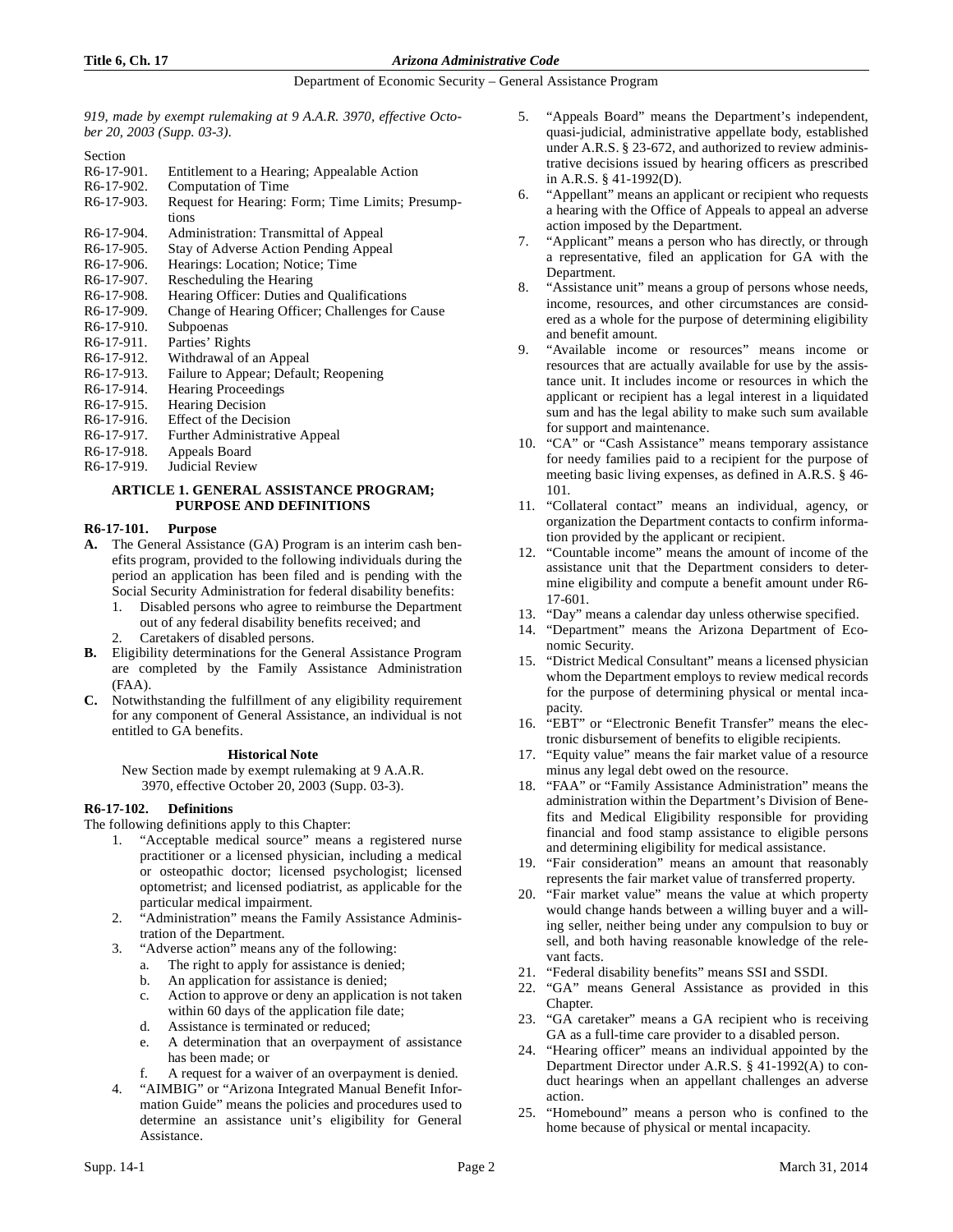- 26. "Homestead property" means:
	- a. A home that is owned and occupied by an applicant or recipient, or
	- b. A home that is co-owned by the applicant or recipient and a separated or divorced spouse of the applicant or recipient, and is occupied by the separated or divorced spouse.
- 27. "Institution" means a facility such as a hospital or nursing home, but does not include a penal facility.
- 28. "Income" means earned and unearned income combined.
- 29. "In-kind income" means the value of goods or services received for work in lieu of the receipt of wages.
- 30. "IPV" or "Intentional Program Violation" means an act committed by an applicant or recipient, for the purpose of establishing or maintaining eligibility for GA or for increasing or preventing a reduction in the amount of assistance, which is intended to mislead, misrepresent, conceal, or withhold facts or propound a falsity.
- 31. "Liquid asset" means cash or another financial instrument that is readily convertible to cash.
- 32. "Local office" means an FAA office that is designated as the office in which GA applications and other documents are filed with the Department and in which eligibility and benefit amounts are determined.
- 33. "Lump sum payment" means a single payment such as retroactive monthly benefits, non-recurring pay adjustments or bonuses, inheritances, lottery winnings, or personal injury and workers' compensation awards.
- 34. "Mailing date," when used in reference to a document sent first class, postage prepaid, through the United States mail, means the date:
	- a. Shown on the postmark;
	- b. Shown on the postage meter mark of the envelope, if there is no postmark; or
	- c. Entered on the document as the date of its completion, if there is no legible postmark or postage meter mark.
- 35. "Net income" means the assistance unit's total gross income less applicable disregards, which is used to compute the benefit amount.
- 36. "Notice date" means the date that appears as the official date of issuance on a document or official written notice the Department sends or gives to an applicant or recipient.
- 37. "Notice of adverse action" means a written notice sent to a recipient when the Department decreases or terminates assistance, as described at R6-17-805.
- 38. "Office of Appeals" means the Department's independent, quasi-judicial, administrative hearing body, which includes hearing officers appointed under A.R.S. § 41- 1992(A).
- 39. "OSI" or "Office of Special Investigations" means the Department office to which FAA refers cases for investigation of certain eligibility information, investigation and preparation of fraud charges, coordination and cooperation with law enforcement agencies, and other similar functions.
- 40. "Overpayment" means a financial assistance payment received by or for an assistance unit that exceeds the amount to which the unit is lawfully entitled.
- 41. "Recipient" means a person, including a GA caretaker, who receives GA benefits.
- 42. "Request for hearing" means a clear written or verbal expression by an applicant or recipient, or such person's representative, indicating a desire to present the case or issue to a higher authority.
- 43. "Resident" means a person who meets the definition of A.R.S. § 46-292(A)(1).
- 44. "Resources" means the assistance unit's real and personal property and liquid assets.
- 45. "Review" means a review of all factors affecting an assistance unit's eligibility and benefit amount.
- 46. "Social Disability" means any non-medical impairments or deficiencies which in combination with a medical disability further serve to limit employability. Non-medical impairments include the following:
	- a. Advanced age;
	- b. Language barriers;
	- c. Lack of education; and
	- d. Lack of employment history.
- 47. "SSDI" or "Social Security Disability Insurance" means disability benefits paid pursuant to 42 U.S.C. 401, et seq.
- 48. "Spendthrift restriction" means a legal restriction on the use of a resource that prevents a payee or beneficiary from spending the resource.
- 49. "SSI" or Supplemental Security Income" means benefits paid pursuant to 42 U.S.C. 1381, et seq.
- 50. "Suitable work" means work for which a person is reasonably qualified.
- 51. "SVES" means the State Verification and Exchange System, which is a system through which the Department exchanges income and benefit information with the Internal Revenue Service, Social Security Administration, State Wage, and Unemployment Insurance Benefit data files.
- 52. "Underpayment" means a monthly benefit payment that is less than the amount for which the assistance unit is eligible, or the Department's failure to issue a benefit payment when such payment should have been issued.
- 53. "Vendor payment" means a payment that a person or organization who is not a member of an assistance unit makes to a third party to cover assistance unit expenses.
- 54. "WIA" or "Workforce Investment Act" means the program authorized by 29 U.S.C. 2801 et seq. that provides a comprehensive workforce investment system whose purpose is to increase financial productivity and reduce welfare dependency. WIA provides workforce investment activities designed to increase employment, employment retention and earnings, occupational skills, and the quality of the workforce. WIA replaces the former "Job Training Partnership Act" (JTPA) programs.

# **Historical Note**

New Section made by exempt rulemaking at 9 A.A.R. 3970, effective October 20, 2003 (Supp. 03-3). Amended by final rulemaking at 14 A.A.R. 3891, effective September 24, 2008 (Supp. 08-3).

# **ARTICLE 2. EXPIRED**

# **R6-17-201. Expired**

# **Historical Note**

New Section made by exempt rulemaking at 9 A.A.R. 3970, effective October 20, 2003 (Supp. 03-3). Section expired under A.R.S. § 41-1056(J) at 20 A.A.R. 463, effective October 31, 2013 (Supp. 14-1).

# **R6-17-202. Expired**

# **Historical Note**

New Section made by exempt rulemaking at 9 A.A.R. 3970, effective October 20, 2003 (Supp. 03-3). Section expired under A.R.S. § 41-1056(J) at 20 A.A.R. 463, effective October 31, 2013 (Supp. 14-1).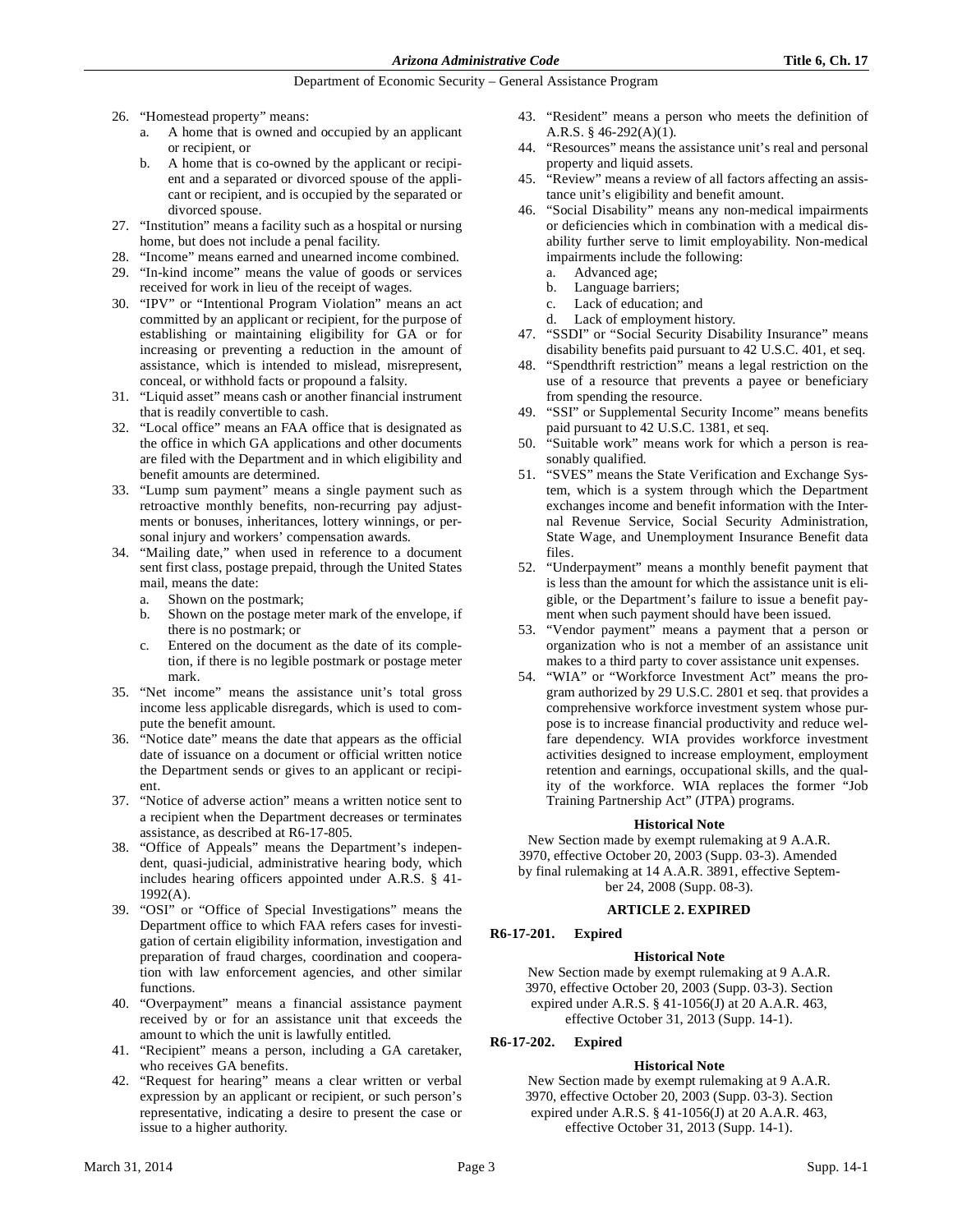# **R6-17-203. Expired**

# **Historical Note**

New Section made by exempt rulemaking at 9 A.A.R. 3970, effective October 20, 2003 (Supp. 03-3). Section expired under A.R.S. § 41-1056(J) at 20 A.A.R. 463, effective October 31, 2013 (Supp. 14-1).

# **ARTICLE 3. REQUESTING BENEFITS**

# **R6-17-301. Expired**

# **Historical Note**

New Section made by exempt rulemaking at 9 A.A.R. 3970, effective October 20, 2003 (Supp. 03-3). Section expired under A.R.S. § 41-1056(J) at 20 A.A.R. 463, effective October 31, 2013 (Supp. 14-1).

# **R6-17-302. Expired**

### **Historical Note**

New Section made by exempt rulemaking at 9 A.A.R. 3970, effective October 20, 2003 (Supp. 03-3). Section expired under A.R.S. § 41-1056(J) at 20 A.A.R. 463, effective October 31, 2013 (Supp. 14-1).

# **R6-17-303. Expired**

# **Historical Note**

New Section made by exempt rulemaking at 9 A.A.R. 3970, effective October 20, 2003 (Supp. 03-3). Section expired under A.R.S. § 41-1056(J) at 20 A.A.R. 463, effective October 31, 2013 (Supp. 14-1).

# **R6-17-304. Expired**

# **Historical Note**

New Section made by exempt rulemaking at 9 A.A.R. 3970, effective October 20, 2003 (Supp. 03-3). Section expired under A.R.S. § 41-1056(J) at 20 A.A.R. 463, effective October 31, 2013 (Supp. 14-1).

# **R6-17-305. Expired**

# **Historical Note**

New Section made by exempt rulemaking at 9 A.A.R. 3970, effective October 20, 2003 (Supp. 03-3). Section expired under A.R.S. § 41-1056(J) at 20 A.A.R. 463, effective October 31, 2013 (Supp. 14-1).

# **R6-17-306. Case Record**

- **A.** The case record shall contain all data collected or used by the Department in evaluating and determining eligibility and benefit amount.
- **B.** The Department shall maintain a case record for every applicant for, or recipient of, assistance.
- **C.** Except as otherwise provided in subsections (D) and (E) below, the Department shall retain the case record for a period of three years after the last date on which the applicant received an adverse determination of eligibility or the recipient last received a GA benefit payment.
- **D.** The Department shall retain a case record that contains an unpaid overpayment until:
	- 1. The overpayment is paid in full; or
	- 2. The assistance unit is no longer obligated to repay the overpayment.
- **E.** The Department shall retain a case record that includes a person determined to have committed an Intentional Program Violation pursuant to Article 8 until the overpayment is paid in full.
- **F.** The Department shall retain a case record that includes a disqualification imposed under A.R.S. § 13-3418 or any other

applicable criminal that prohibits the receipt of assistance, as defined in A.R.S. § 46-101.

# **Historical Note**

New Section made by exempt rulemaking at 9 A.A.R. 3970, effective October 20, 2003 (Supp. 03-3).

# **R6-17-307. Confidentiality**

- **A.** Personally identifiable information.
	- 1. All personally identifiable information concerning an applicant or recipient in the possession of the Department is confidential and not subject to public inspection, except as otherwise specified in A.R.S. § 41-1959 and this Section.
	- 2. Personally identifiable information includes:
		- a. Name, address, and telephone number;
		- b. Social security number and date of birth;
		- c. Unique identifying numbers such as a driver's license number;
		- d. Photographs;
		- e. Information related to social and economic conditions or circumstances;
		- f. Medical data, including diagnosis and past history of disease or disability; and
		- g. Any other information that is reasonably likely to permit another person to readily identify the subject of the information.
- **B.** Release of information to applicants and recipients.
	- The Department shall not release confidential information obtained without the applicant's or recipient's knowledge, such as information from the Office of Special Investigations (OSI), to the applicant or recipient. The Department shall only release such information pursuant to a court order, or with the permission of OSI.
	- 2. An applicant or recipient may review the contents of their own case record at any time during the Department's regular business hours, provided that a Department employee is present during the review.
	- 3. The Department may withhold medical information contained in the case file from an applicant or recipient until the Department contacts the patient's physician and obtains an opinion that the Department can safely release the information.
- **C.** Release of information to another person. An applicant or recipient may permit the release of information from the applicant or recipient's eligibility file to another person or representative by executing a release form containing the following information:
	- 1. The specific information the Department is authorized to release;
	- 2. The name of the person to whom the Department may release information;
	- 3. The duration of the release, if limited; and
	- 4. The signature of the applicant or recipient and the date that the release is signed.
- **D.** Release to persons and agencies for official purposes.
	- An official purpose, as used in this subsection, means a purpose directly related to the administration of a public assistance program and includes:
		- a. Establishing eligibility;
		- b. Determining the amount of an assistance benefit;
		- c. Providing services to applicants and recipients, including child support enforcement services;
		- d. Investigating or prosecuting civil or criminal proceedings related to an assistance program; and
		- e. Evaluating, analyzing, overseeing, and auditing program operations.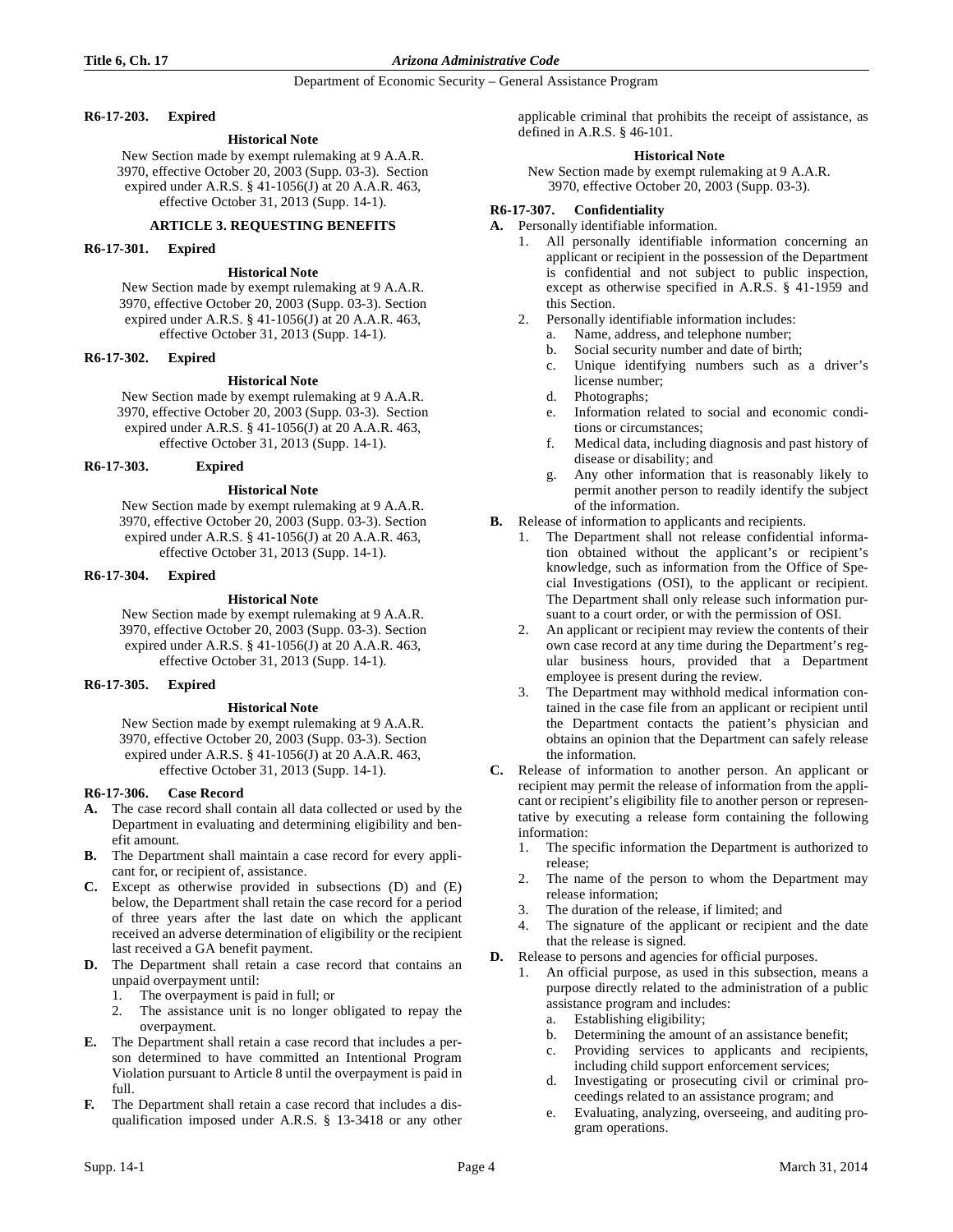- 2. The Department may release confidential information to the following persons and agencies as required for official purposes:
	- a. Department employees;
	- b. Employees of the Social Security Administration;
	- c. Public assistance agencies of any other state;
	- d. Persons connected with the administration of child support enforcement activities;
	- e. The Office of the Arizona Attorney General;
	- f. Persons connected with the administration of federal or federally assisted programs that provide assistance, in cash or in-kind, or services directly to individuals on the basis of need;
	- g. Government auditors, when the audits are conducted in connection with the administration of any assistance program by a governmental entity that is authorized by law to conduct such audits;
	- h. AHCCCS, for eligibility purposes; and
	- i. Law enforcement officials for an investigation, prosecution, or civil or criminal proceeding conducted by or on behalf of the Department or a federal public assistance agency in connection with the administration of a public assistance program.
- **E.** The Department may also release information concerning a recipient to a federal, state, or local law enforcement officer under A.R.S. § 46-134.

#### **Historical Note**

New Section made by exempt rulemaking at 9 A.A.R. 3970, effective October 20, 2003 (Supp. 03-3).

#### **R6-17-308. Expired**

#### **Historical Note**

New Section made by exempt rulemaking at 9 A.A.R. 3970, effective October 20, 2003 (Supp. 03-3). Section expired under A.R.S. § 41-1056(J) at 20 A.A.R. 463, effective October 31, 2013 (Supp. 14-1).

# **ARTICLE 4. NON-FINANCIAL ELIGIBILITY DETERMINATION**

#### **R6-17-401. Expired**

### **Historical Note**

New Section made by exempt rulemaking at 9 A.A.R. 3970, effective October 20, 2003 (Supp. 03-3). Section expired under A.R.S. § 41-1056(J) at 20 A.A.R. 463, effective October 31, 2013 (Supp. 14-1).

### **R6-17-402. Expired**

# **Historical Note**

New Section made by exempt rulemaking at 9 A.A.R. 3970, effective October 20, 2003 (Supp. 03-3). Section expired under A.R.S. § 41-1056(J) at 20 A.A.R. 463, effective October 31, 2013 (Supp. 14-1).

# **R6-17-403. Expired**

#### **Historical Note**

New Section made by exempt rulemaking at 9 A.A.R. 3970, effective October 20, 2003 (Supp. 03-3). Section expired under A.R.S. § 41-1056(J) at 20 A.A.R. 463, effective October 31, 2013 (Supp. 14-1).

# **R6-17-404. Expired**

#### **Historical Note**

New Section made by exempt rulemaking at 9 A.A.R. 3970, effective October 20, 2003 (Supp. 03-3). Section expired under A.R.S. § 41-1056(J) at 20 A.A.R. 463,

effective October 31, 2013 (Supp. 14-1).

#### **R6-17-405. Expired**

# **Historical Note**

New Section made by exempt rulemaking at 9 A.A.R. 3970, effective October 20, 2003 (Supp. 03-3). Section expired under A.R.S. § 41-1056(J) at 20 A.A.R. 463, effective October 31, 2013 (Supp. 14-1).

#### **R6-17-406. Expired**

# **Historical Note**

New Section made by exempt rulemaking at 9 A.A.R. 3970, effective October 20, 2003 (Supp. 03-3). Section expired under A.R.S. § 41-1056(J) at 20 A.A.R. 463, effective October 31, 2013 (Supp. 14-1).

# **R6-17-407. Application for Federal Disability Benefits; Authorization of Reimbursement; and Assignment of SSDI Benefits**

- **A.** The following persons shall apply for federal disability benefits with the Social Security Administration (SSA), as defined in R6-17-102, and provide verification that SSA has received the application and that an interview with SSA has been completed:
	- 1. An applicant requesting GA as a person who is unemployable due to a disability as described in R6-17-201(1) or (2), and
	- 2. The disabled person for whom an applicant is providing full-time care as described in R6-17-202.
- **B.** An applicant requesting GA as a person who is unemployable due to a disability shall sign:
	- 1. A Department approved Interim Assistance Reimbursement Authorization form that authorizes:
		- a. The Social Security Administration to send the initial SSI payment of federal disability benefits to the Department, and
		- The Department to use the payment to reimburse the Department for the amount of all GA payments paid to the applicant.
	- 2. An assignment of SSDI benefits that requires the recipient to reimburse the Department for the amount of all GA payments paid to the applicant.

#### **Historical Note**

New Section made by exempt rulemaking at 9 A.A.R. 3970, effective October 20, 2003 (Supp. 03-3).

#### **R6-17-408. Expired**

#### **Historical Note**

New Section made by exempt rulemaking at 9 A.A.R. 3970, effective October 20, 2003 (Supp. 03-3). Section expired under A.R.S. § 41-1056(J) at 20 A.A.R. 463, effective October 31, 2013 (Supp. 14-1).

# **ARTICLE 5. EXPIRED**

# **R6-17-501. Expired**

#### **Historical Note**

New Section made by exempt rulemaking at 9 A.A.R. 3970, effective October 20, 2003 (Supp. 03-3). Section expired under A.R.S. § 41-1056(J) at 20 A.A.R. 463, effective October 31, 2013 (Supp. 14-1).

### **R6-17-502. Expired**

### **Historical Note**

New Section made by exempt rulemaking at 9 A.A.R. 3970, effective October 20, 2003 (Supp. 03-3). Section expired under A.R.S. § 41-1056(J) at 20 A.A.R. 463,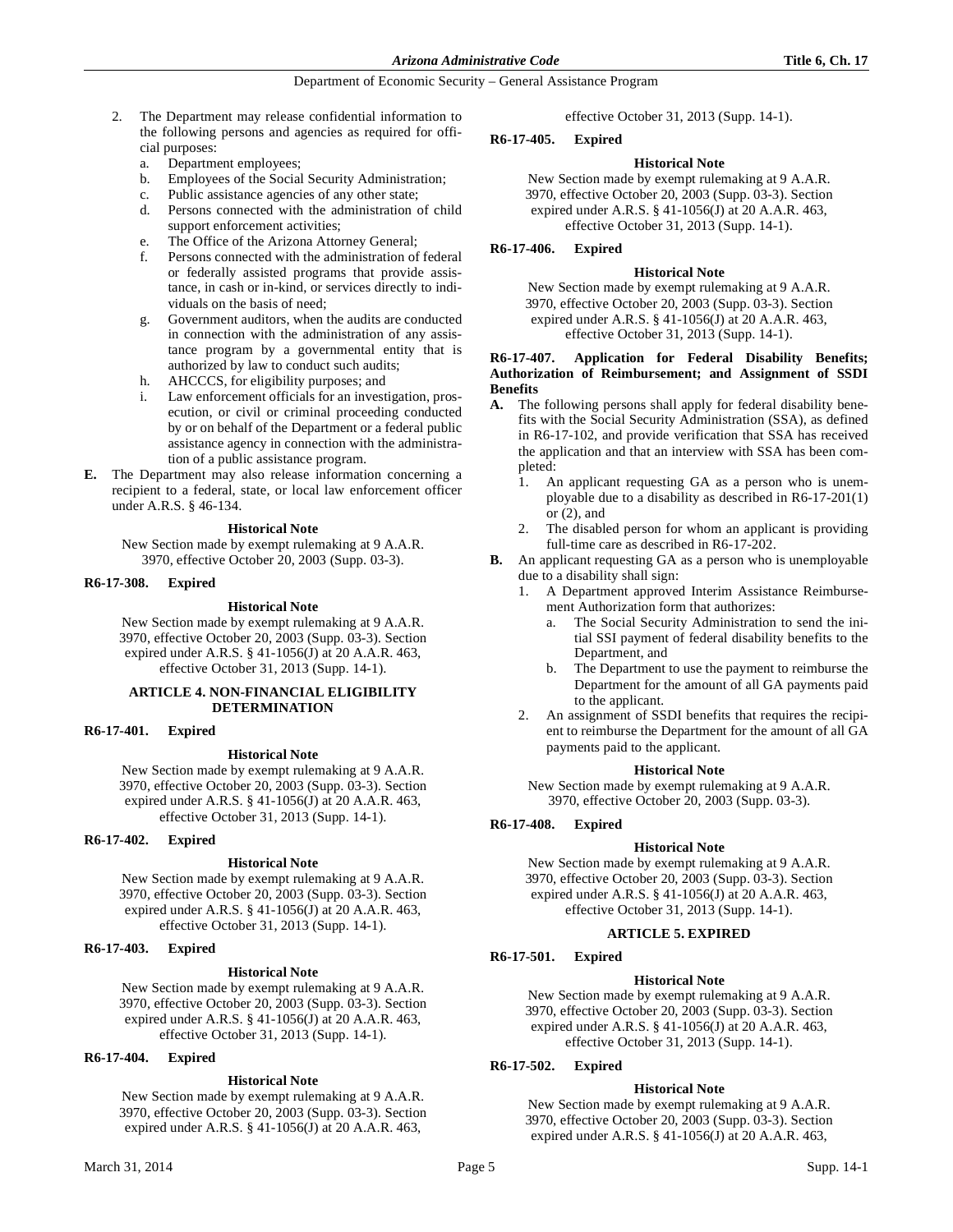### **Title 6, Ch. 17** *Arizona Administrative Code*

Department of Economic Security – General Assistance Program

effective October 31, 2013 (Supp. 14-1).

### **R6-17-503. Expired**

### **Historical Note**

New Section made by exempt rulemaking at 9 A.A.R. 3970, effective October 20, 2003 (Supp. 03-3). Section expired under A.R.S. § 41-1056(J) at 20 A.A.R. 463, effective October 31, 2013 (Supp. 14-1).

# **R6-17-504. Expired**

# **Historical Note**

New Section made by exempt rulemaking at 9 A.A.R. 3970, effective October 20, 2003 (Supp. 03-3). Section expired under A.R.S. § 41-1056(J) at 20 A.A.R. 463, effective October 31, 2013 (Supp. 14-1).

# **R6-17-505. Expired**

### **Historical Note**

New Section made by exempt rulemaking at 9 A.A.R. 3970, effective October 20, 2003 (Supp. 03-3). Section expired under A.R.S. § 41-1056(J) at 20 A.A.R. 463, effective October 31, 2013 (Supp. 14-1).

### **R6-17-506. Expired**

### **Historical Note**

New Section made by exempt rulemaking at 9 A.A.R. 3970, effective October 20, 2003 (Supp. 03-3). Section expired under A.R.S. § 41-1056(J) at 20 A.A.R. 463, effective October 31, 2013 (Supp. 14-1).

### **R6-17-507. Expired**

### **Historical Note**

New Section made by exempt rulemaking at 9 A.A.R. 3970, effective October 20, 2003 (Supp. 03-3). Section expired under A.R.S. § 41-1056(J) at 20 A.A.R. 463, effective October 31, 2013 (Supp. 14-1).

#### **ARTICLE 6. EXPIRED**

**R6-17-601. Expired**

#### **Historical Note**

New Section made by exempt rulemaking at 9 A.A.R. 3970, effective October 20, 2003 (Supp. 03-3). Section expired under A.R.S. § 41-1056(J) at 20 A.A.R. 463, effective October 31, 2013 (Supp. 14-1).

# **R6-17-602. Expired**

# **Historical Note**

New Section made by exempt rulemaking at 9 A.A.R. 3970, effective October 20, 2003 (Supp. 03-3). Section expired under A.R.S. § 41-1056(J) at 20 A.A.R. 463, effective October 31, 2013 (Supp. 14-1).

# **R6-17-603. Expired**

### **Historical Note**

New Section made by exempt rulemaking at 9 A.A.R. 3970, effective October 20, 2003 (Supp. 03-3). Section expired under A.R.S. § 41-1056(J) at 20 A.A.R. 463, effective October 31, 2013 (Supp. 14-1).

# **R6-17-604. Expired**

# **Historical Note**

New Section made by exempt rulemaking at 9 A.A.R. 3970, effective October 20, 2003 (Supp. 03-3). Section expired under A.R.S. § 41-1056(J) at 20 A.A.R. 463, effective October 31, 2013 (Supp. 14-1).

#### **R6-17-605. Expired**

### **Historical Note**

New Section made by exempt rulemaking at 9 A.A.R. 3970, effective October 20, 2003 (Supp. 03-3). Section expired under A.R.S. § 41-1056(J) at 20 A.A.R. 463, effective October 31, 2013 (Supp. 14-1).

**R6-17-606. Expired**

### **Historical Note**

New Section made by exempt rulemaking at 9 A.A.R. 3970, effective October 20, 2003 (Supp. 03-3). Section expired under A.R.S. § 41-1056(J) at 20 A.A.R. 463, effective October 31, 2013 (Supp. 14-1).

# **ARTICLE 7. BENEFIT PAYMENTS**

# **R6-17-701. Expired**

**Historical Note**

New Section made by exempt rulemaking at 9 A.A.R. 3970, effective October 20, 2003 (Supp. 03-3). Section expired under A.R.S. § 41-1056(J) at 20 A.A.R. 463, effective October 31, 2013 (Supp. 14-1).

# **R6-17-702. Expired**

### **Historical Note**

New Section made by exempt rulemaking at 9 A.A.R. 3970, effective October 20, 2003 (Supp. 03-3). Section expired under A.R.S. § 41-1056(J) at 20 A.A.R. 463, effective October 31, 2013 (Supp. 14-1).

# **R6-17-703. Expired**

#### **Historical Note**

New Section made by exempt rulemaking at 9 A.A.R. 3970, effective October 20, 2003 (Supp. 03-3). Section expired under A.R.S. § 41-1056(J) at 20 A.A.R. 463, effective October 31, 2013 (Supp. 14-1).

# **R6-17-704. Expired**

#### **Historical Note**

New Section made by exempt rulemaking at 9 A.A.R. 3970, effective October 20, 2003 (Supp. 03-3). Section expired under A.R.S. § 41-1056(J) at 20 A.A.R. 463, effective October 31, 2013 (Supp. 14-1).

# **R6-17-705. Expired**

#### **Historical Note**

New Section made by exempt rulemaking at 9 A.A.R. 3970, effective October 20, 2003 (Supp. 03-3). Section expired under A.R.S. § 41-1056(J) at 20 A.A.R. 463, effective October 31, 2013 (Supp. 14-1).

# **R6-17-706. Expired**

### **Historical Note**

New Section made by exempt rulemaking at 9 A.A.R. 3970, effective October 20, 2003 (Supp. 03-3). Section expired under A.R.S. § 41-1056(J) at 20 A.A.R. 463, effective October 31, 2013 (Supp. 14-1).

# **R6-17-707. Expired**

# **Historical Note**

New Section made by exempt rulemaking at 9 A.A.R. 3970, effective October 20, 2003 (Supp. 03-3). Section expired under A.R.S. § 41-1056(J) at 20 A.A.R. 463, effective October 31, 2013 (Supp. 14-1).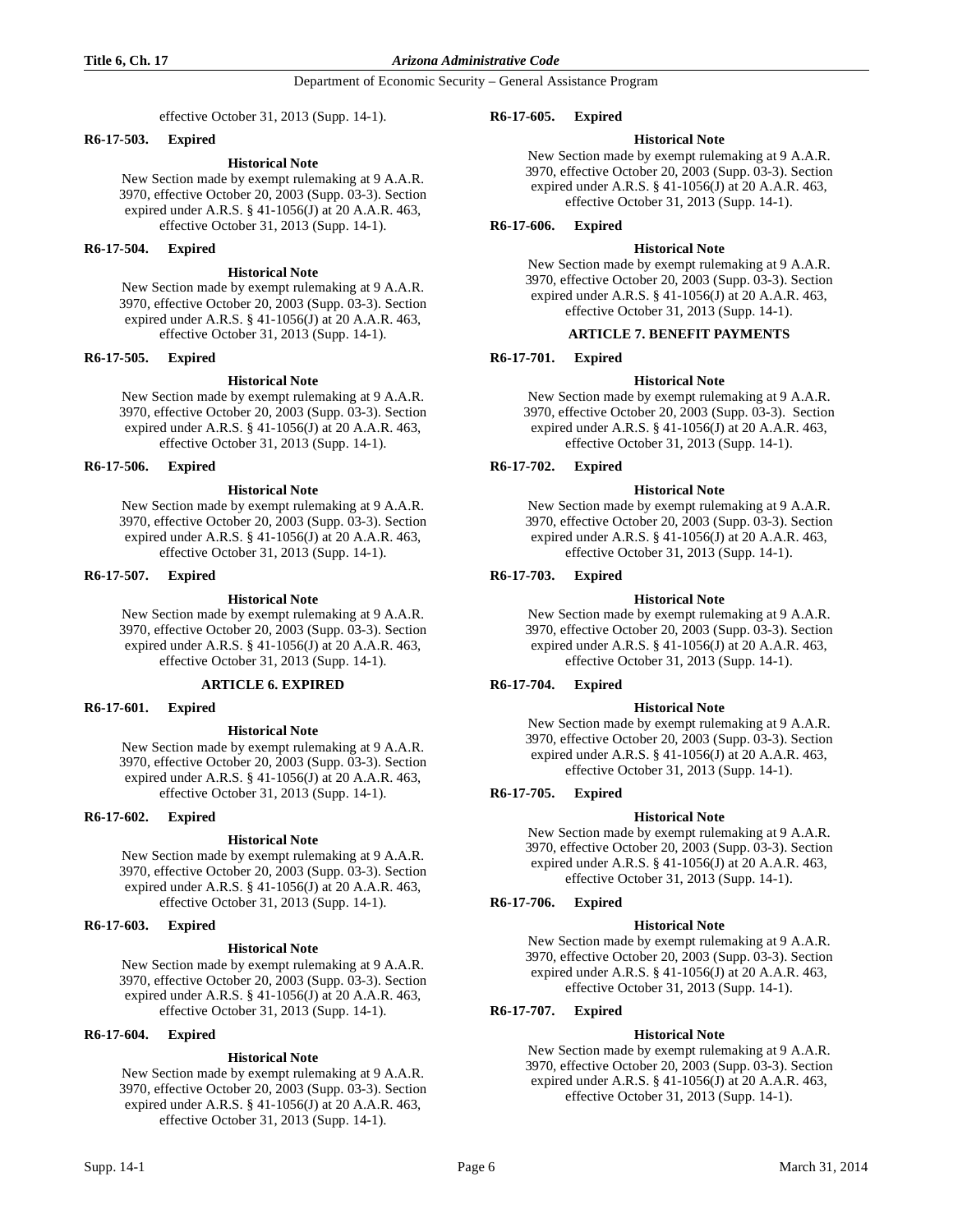### **R6-17-708. Expired**

# **Historical Note**

New Section made by exempt rulemaking at 9 A.A.R. 3970, effective October 20, 2003 (Supp. 03-3). Section expired under A.R.S. § 41-1056(J) at 20 A.A.R. 463, effective October 31, 2013 (Supp. 14-1).

### **R6-17-709. Overpayments: Date of Discovery; Collection**

An overpayment exists when the financial assistance payment received by, or for, an assistance unit exceeds the amount to which the unit was lawfully entitled.

- 1. The Department may pursue collection of all overpayments, under A.R.S. § 46-213.
- 2. The Department shall write an overpayment report within 90 days of the date of discovery. The date of discovery is the date the Department determines that a potential overpayment exists.
- 3. If the FAA office suspects that the overpayment was caused by fraudulent activity, it shall refer the overpayment report to the Department's Office of Special Investigations for potential prosecution.

### **Historical Note**

New Section made by exempt rulemaking at 9 A.A.R. 3970, effective October 20, 2003 (Supp. 03-3).

### **R6-17-710. Methods of Collection and Recoupment**

- **A.** When an overpaid assistance unit is currently receiving benefits, the Department shall seek recovery using one or more of the following repayment methods:
	- 1. Offset against any underpayment due the unit in the current month;
	- 2. Cash payments;
	- 3. Reduction in current benefits, in an amount not to exceed 10% of the unit's monthly payment, unless the unit desires a larger reduction;
	- 4. A combination of the above methods.
- **B.** If the assistance unit is not receiving benefits, the Department shall pursue recovery by appropriate action under state law.

# **Historical Note**

New Section made by exempt rulemaking at 9 A.A.R. 3970, effective October 20, 2003 (Supp. 03-3).

#### **R6-17-711. Overpayment Calculation Date**

When determining an overpayment amount, an assistance unit's overpayment period begins in one of the following:

- 1. The benefit month for which an initial GA payment is issued, when the assistance unit was ineligible for the amount of assistance paid,
- 2. The first day of the second month following the month in which the change that resulted in an overpayment of GA cash benefits occurred, or
- 3. For an overpayment that resulted from GA benefits being paid for more than 12 months in any 36 consecutive month period, the month the 13th payment was issued, beginning no earlier than August 1, 1994.

# **Historical Note**

New Section made by exempt rulemaking at 9 A.A.R. 3970, effective October 20, 2003 (Supp. 03-3).

# **ARTICLE 8. MAINTAINING BENEFITS**

# **R6-17-801. Expired**

# **Historical Note**

New Section made by exempt rulemaking at 9 A.A.R. 3970, effective October 20, 2003 (Supp. 03-3). Section expired under A.R.S. § 41-1056(J) at 20 A.A.R. 463,

effective October 31, 2013 (Supp. 14-1).

# **R6-17-802. Expired**

# **Historical Note**

New Section made by exempt rulemaking at 9 A.A.R. 3970, effective October 20, 2003 (Supp. 03-3). Section expired under A.R.S. § 41-1056(J) at 20 A.A.R. 463, effective October 31, 2013 (Supp. 14-1).

# **R6-17-803. Expired**

# **Historical Note**

New Section made by exempt rulemaking at 9 A.A.R. 3970, effective October 20, 2003 (Supp. 03-3). Section expired under A.R.S. § 41-1056(J) at 20 A.A.R. 463, effective October 31, 2013 (Supp. 14-1).

# **R6-17-804. Expired**

# **Historical Note**

New Section made by exempt rulemaking at 9 A.A.R. 3970, effective October 20, 2003 (Supp. 03-3). Section expired under A.R.S. § 41-1056(J) at 20 A.A.R. 463, effective October 31, 2013 (Supp. 14-1).

# **R6-17-805. Notices of Adverse Action**

- **A.** A notice of adverse action shall contain:
	- 1. The adverse action taken;
		- 2. The reason for the adverse action;
		- 3. The effective date of the adverse action;
		- 4. The name and phone number of the Administration office to contact for additional information;
		- 5. The phone number for free legal assistance; and
	- 6. The recipient's appeal rights.
- **B.** Timely Notice of Adverse Action.
	- 1. When the Department intends to reduce or terminate benefits, the Department shall provide the assistance unit with timely notice of adverse action, except when the reduction or termination is for one of the reasons in subsection  $(C)$ .
	- 2. The Department shall mail the notice of adverse action first class, postage prepaid, to the last known residential address for the assistance unit, or other designated address for the unit, so as to be reasonably expected to arrive at least 10 days prior to the first day of the effective month.
- **C.** The Department may dispense with timely notice, but shall mail the notice of adverse action so as to be reasonably expected to arrive no later than the first day of the effective month when:
	- 1. A recipient makes a written or verbal request for termination;
	- 2. A recipient is ineligible because they have been admitted to a facility where the recipient's needs are being met. This includes:
		- a. Incarceration,
		- b. Long-term hospitalization and the recipient is not expected to return to the home, and
		- c. Institutionalization in a skilled nursing care or intermediate care facility;
	- 3. The recipient's address is unknown;
	- The Department has verified that the recipient has been accepted for assistance in another state;
	- 5. The recipient has been convicted in a court of law of committing an Intentional Program Violation (IPV).

# **Historical Note**

New Section made by exempt rulemaking at 9 A.A.R. 3970, effective October 20, 2003 (Supp. 03-3).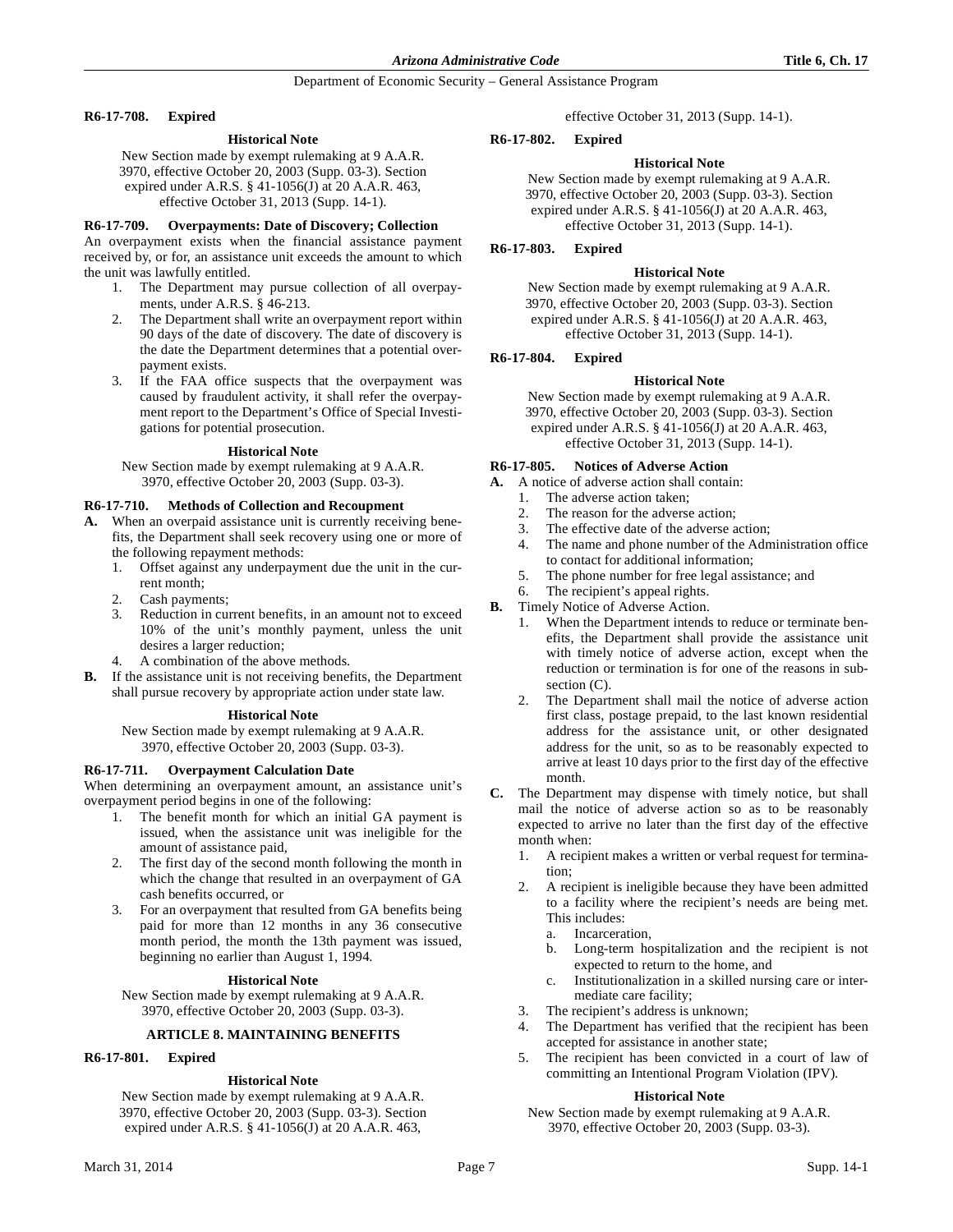# **R6-17-806. Expired**

# **Historical Note**

New Section made by exempt rulemaking at 9 A.A.R. 3970, effective October 20, 2003 (Supp. 03-3). Section expired under A.R.S. § 41-1056(J) at 20 A.A.R. 463, effective October 31, 2013 (Supp. 14-1).

# **R6-17-807. Interim Assistance Reimbursement**

- **A.** Within 10 days of receiving the GA recipient's initial SSI payment from the Social Security Administration, as contained in R6-17-407(B), the Department shall:
	- 1. Compute the amount of GA benefits that were paid to the recipient for each month the recipient was eligible for both GA and SSI,
	- 2. Retain the resulting amount from the initial SSI payment as reimbursement to the Department,
	- 3. Distribute the remaining amount in one payment to the GA recipient. The Department shall notify the recipient of the recipient's right to a fair hearing to dispute the Department's allocation of the initial SSI payment.
- **B.** Within 10 days of being notified of the recipient's initial SSDI payment from SSA, the Department shall send written notice to the recipient requesting reimbursement of GA assistance, pursuant to the assignment signed by the recipient. The notice shall include:
	- 1. The amount of assistance the recipient is obligated to reimburse to the Department;
	- 2. The payment due date;
	- 3. The payment methods accepted by the Department;
	- 4. The name and phone number of a Department representative to contact for additional information;
	- 5. The phone number for free legal assistance; and
	- The recipient's appeal rights.
- **C.** The Department shall pay the claim of any attorney, or advocate under the supervision of the attorney, for representing a GA recipient in an appeal of any claim for federal disability benefits before an administrative law judge or for a subsequent adjudication or appeal that is decided in favor of the recipient, as required in A.R.S. § 46-238.

# **Historical Note**

New Section made by exempt rulemaking at 9 A.A.R. 3970, effective October 20, 2003 (Supp. 03-3).

# **ARTICLE 9. APPEALS AND HEARINGS**

# **R6-17-901. Entitlement to a Hearing; Appealable Action**

- **A.** An applicant or recipient who appeals an adverse action may obtain an administrative hearing to challenge the action as provided in this Article.
- **B.** An adverse action resulting from a uniform change in federal or state law is not appealable, unless the Department has misapplied the law to the person seeking the hearing.

# **Historical Note**

New Section made by exempt rulemaking at 9 A.A.R. 3970, effective October 20, 2003 (Supp. 03-3).

# **R6-17-902. Computation of Time**

- **A.** In computing any time period,
	- 1. The term "day" means a calendar day;
	- 2. The term "work day" means Monday through Friday, excluding Arizona state holidays;
	- 3. The date of the act, event, notice, or default from which a designated time period begins to run is not counted as part of the time period; and
	- The last day of the designated time period is counted, unless it is a Saturday, Sunday, or Arizona state holiday.

**B.** A document mailed by the Department is deemed given to the addressee on the date mailed to the addressee's last known address. The mailing date is presumed to be the date shown on the document, unless the facts show otherwise.

# **Historical Note**

New Section made by exempt rulemaking at 9 A.A.R. 3970, effective October 20, 2003 (Supp. 03-3).

# **R6-17-903. Request for Hearing: Form; Time Limits; Presumptions**

- **A.** A person who wishes to appeal an adverse action shall make a verbal or written request for hearing with the Administration within 30 days of the date on the notice or letter advising the person of the adverse action. The Administration shall provide a form for this purpose, and, upon request, shall help an appellant fill out the form. If the person makes a verbal request for hearing, the Department shall reduce the appeal and the stated reasons for the appeal to writing, record the date of the verbal request, and forward the request to the Office of Appeals.
- **B.** An appellant shall include the following information in the request for hearing:
	- 1. Name, address, and telephone number of the person subject to the adverse action;
	- 2. A description of the adverse action which is the subject of the appeal;
	- 3. The date of the notice of adverse action; and
	- 4. A statement explaining why the adverse action is unauthorized, unlawful, or an abuse of discretion.
- **C.** The Department shall not deny an appeal solely because the request does not include all the information listed in subsection (B), so long as the request contains sufficient information for the Department to determine the identity of the appellant.
- **D.** A request for hearing is deemed filed:
	- 1. On the mailing date, as shown by the postmark, if sent 1st-class mail, postage prepaid, through the United States Postal Service to the Department; or
	- 2. On the date actually received by the Department, if not mailed as provided in subsection (D)(1).
- **E.** The Department may determine that a document was timely filed if the sender of the document can demonstrate that the delay in submission was due to any of the following reasons:
	- 1. Department error or misinformation,
	- 2. Delay or other action by the United States Postal Service, or
	- 3. Delay caused by the appellant changing mailing addresses at a time when the appellant had no duty to notify the Administration of the change.
- **F.** When the Office of Appeals receives a request for hearing that was not timely filed, the Office of Appeals shall schedule a hearing to determine whether the delay in submission is excused as provided in subsection (E).
- **G.** An appellant whose appeal is denied as untimely may petition for review as provided in R6-17-918.

# **Historical Note**

New Section made by exempt rulemaking at 9 A.A.R. 3970, effective October 20, 2003 (Supp. 03-3).

# **R6-17-904. Administration: Transmittal of Appeal**

- **A.** The Administration shall notify the Office of Appeals of a request for hearing within two work days of receipt of the request.
- **B.** No less than 10 work days before the scheduled hearing date, unless otherwise ordered, the Administration shall send the Office of Appeals and the appellant a prehearing summary. The prehearing summary shall include, at a minimum:
	- 1. The appellant's name,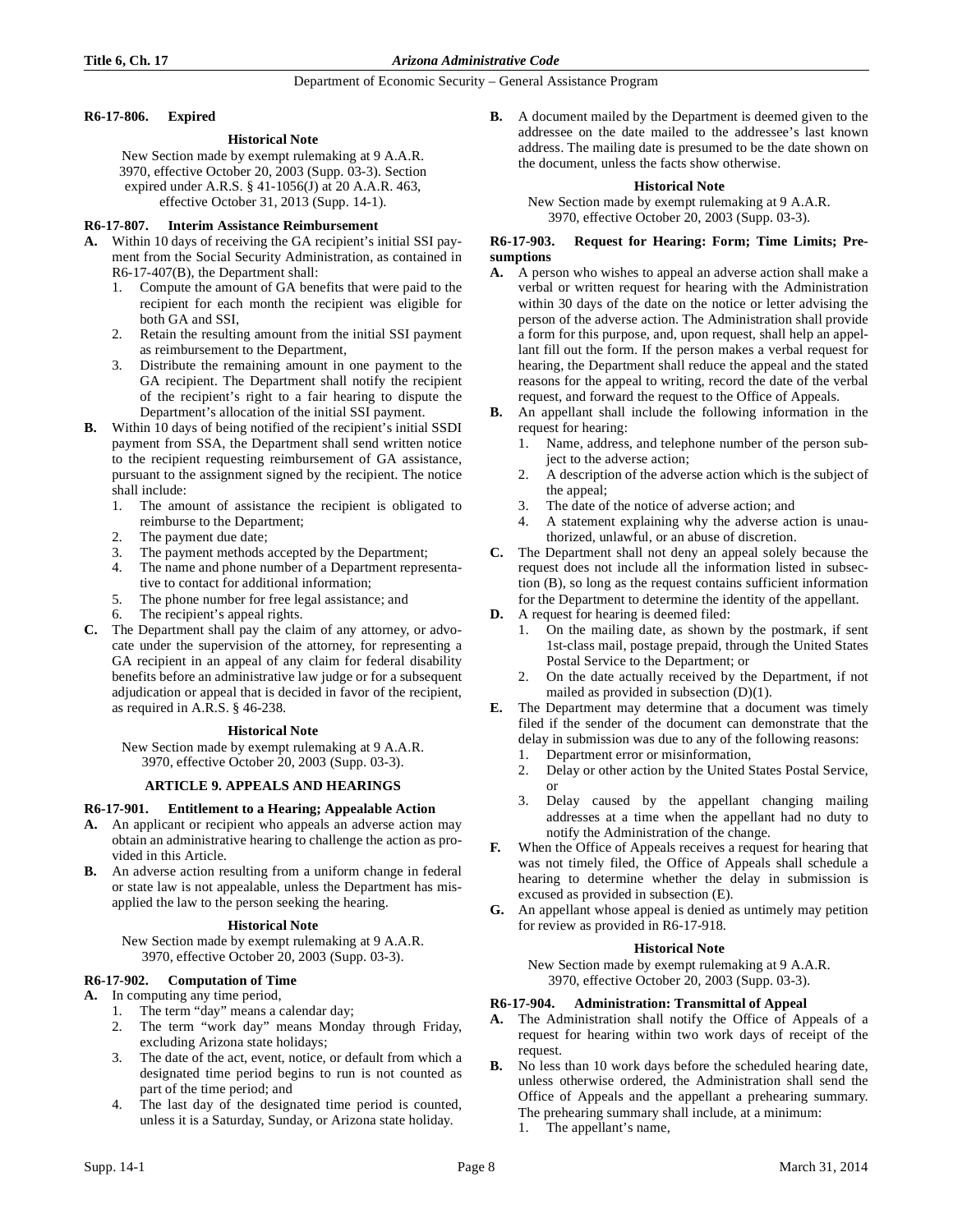- 2. The appellant's social security number,
- 3. The local office that issued the adverse action under appeal,
- 4. A brief summary of the facts leading to the adverse action, and
- 5. The legal or Administration policy basis for the adverse action.

# **Historical Note**

New Section made by exempt rulemaking at 9 A.A.R. 3970, effective October 20, 2003 (Supp. 03-3).

# **R6-17-905. Stay of Adverse Action Pending Appeal**

- **A.** The Department shall stay the implementation of the adverse action until the hearing officer renders a decision on the appeal, if the appellant makes a request within 10 days from the date the Department mails the notice, except in the following circumstances:
	- 1. The appellant expressly waives the delay of action;
	- 2. The adverse action is a result of a uniform change in federal or state law;
	- 3. The appellant is requesting continued benefits when the time period for which the Department has approved benefits has expired;
	- 4. If the Department has denied the appellant's initial or renewal application;
	- 5. The appellant does not request that the Department stay the implementation of a separate pending or subsequent adverse action;
	- 6. The appeal challenges an action that is not appealable according to R6-17-902(B);
	- 7. The appellant withdraws the request for hearing; or
	- 8. The appellant fails to appear for the hearing.
- **B.** The Department shall extend the 10-day time period in subsection (A) if the appellant establishes good cause. Good cause includes any unanticipated occurrence that, in the discretion of the Department, made it impossible or unreasonable for the appellant to make the request as specified in subsection (A).

# **Historical Note**

New Section made by exempt rulemaking at 9 A.A.R. 3970, effective October 20, 2003 (Supp. 03-3).

# **R6-17-906. Hearings: Location; Notice; Time**

- **A.** The Office of Appeals shall schedule the hearing. The Office of Appeals may schedule a telephonic hearing or permit a witness, upon request, to appear telephonically.
- **B.** Unless the parties stipulate to another hearing date, the Office of Appeals shall schedule the hearing no earlier than 20 days from the date the Department receives the appellant's request for hearing.
- **C.** The Office of Appeals shall mail a notice of hearing to all interested parties at least 20 days before the scheduled hearing date.
- **D.** The notice of hearing shall be in writing and shall include the following information:
	- 1. The date, time, and place of the hearing;
	- 2. The name of the hearing officer;
	- 3. A general statement of the issues involved in the case;
	- 4. A statement listing the parties' rights, as specified in R6- 17-911; and
	- 5. A general statement of the hearing procedures.

# **Historical Note**

New Section made by exempt rulemaking at 9 A.A.R. 3970, effective October 20, 2003 (Supp. 03-3).

# **R6-17-907. Rescheduling the Hearing**

- **A.** A party may ask for postponement of a hearing by calling or writing the Office of Appeals and providing good cause as to why the hearing should be postponed. Good cause exists where circumstances beyond the appellant's reasonable control make it difficult or burdensome for the appellant to attend the hearing on the scheduled date.
- **B.** Except in emergency circumstances, the appellant shall ensure that the Office of Appeals receives the request for postponement at least five work days before the scheduled hearing date. The Office of Appeals may deny an untimely request. Emergency circumstances mean circumstances:
	- 1. Beyond the reasonable control of the party;
	- 2. That did not arise until after the five-day period; and
	- 3. That could not reasonably have been anticipated.
- **C.** When the Office of Appeals reschedules a hearing under this Section or R6-17-914, the Office of Appeals shall mail the notice of rescheduled hearing at least 11 days prior to the date of the rescheduled hearing.

# **Historical Note**

New Section made by exempt rulemaking at 9 A.A.R. 3970, effective October 20, 2003 (Supp. 03-3).

# **R6-17-908. Hearing Officer: Duties and Qualifications**

- **A.** An impartial hearing officer in the Office of Appeals shall conduct all hearings.
- **B.** The hearing officer shall:
	- 1. Administer oaths and affirmations;
	- 2. Regulate and conduct hearings in an orderly and dignified manner that avoids unnecessary repetition and affords due process to all participants;
	- 3. Ensure that all relevant issues are considered;
	- 4. Exclude evidence that is not competent, relevant, or material, or that is unduly repetitious from the record;
	- 5. Request, receive, and incorporate into the record, relevant evidence;
	- 6. Upon compliance with the requirements of R6-17-911, subpoena witnesses or documents needed for the hearing;
	- 7. Open, conduct, and close the hearing;
	- 8. Rule on the admissibility of evidence offered at the hearing;
	- 9. Direct the order of proof at the hearing;
	- 10. Upon the request of a party, or on the hearing officer's own motion, and for good cause shown, take action the hearing officer deems necessary for the proper disposition of an appeal, including the following:
		- a. Disqualify himself or herself from the case;
		- b. Continue the hearing to a future date or time;
		- c. Prior to the entry of a final decision, reopen the hearing to take additional evidence;
		- d. Deny or dismiss an appeal or request for hearing in accordance with the provisions of this Article;
		- e. Exclude non-party witnesses from the hearing room; and
	- 11. Issue a written decision resolving the appeal.

# **Historical Note**

New Section made by exempt rulemaking at 9 A.A.R. 3970, effective October 20, 2003 (Supp. 03-3).

# **R6-17-909. Change of Hearing Officer; Challenges for Cause**

- **A.** A party may request a change of hearing officer as prescribed in A.R.S. § 41-1992(B) by filing an affidavit which shall include:
	- 1. The case name and number;
	- 2. The hearing officer assigned to the case; and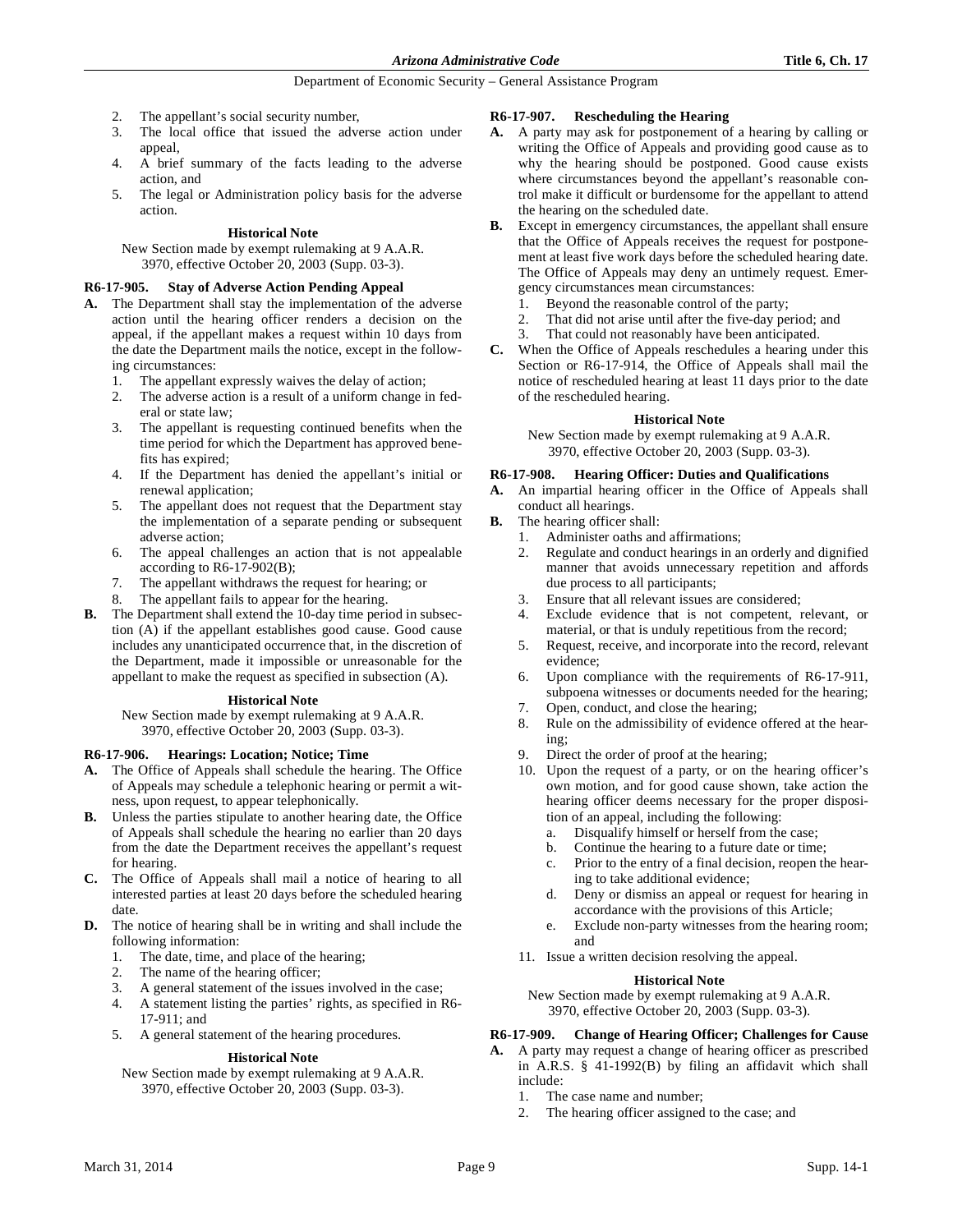- 3. The name and signature of the party requesting the change.
- **B.** The party requesting the change shall file the affidavit with the Office of Appeals and send a copy to all other parties at least five days before the scheduled hearing date.
- **C.** Unless a party is challenging a hearing officer for cause under subsection (E), a party may request only one change of hearing officer.
- **D.** A party may not request a change of hearing officer once the hearing officer has heard and decided a substantive motion, except as provided in subsection (E).
- **E.** At any time before a hearing officer renders a decision, a party may challenge a hearing officer on the grounds that the hearing officer is not impartial or disinterested in the case.
- **F.** A party who brings a challenge for cause shall file an affidavit as provided in subsection (A) and send a copy of the affidavit to all other parties. The affidavit shall explain the reason why the assigned hearing officer is not impartial or disinterested.
- **G.** The hearing officer being challenged for cause may hear and decide the challenge unless:
	- 1. A party specifically requests that another hearing officer make the determination, or
	- The assigned hearing officer disqualifies himself or herself from the decision.
- **H.** The Office of Appeals shall transfer the case to another hearing officer when:
	- 1. A party requests a change as provided in subsections (A) through (D), or
	- 2. The hearing officer is removed for cause as provided in subsections (E) through (G).
- The Office of Appeals shall send the parties written notice of the new hearing officer assignment.

# **Historical Note**

New Section made by exempt rulemaking at 9 A.A.R. 3970, effective October 20, 2003 (Supp. 03-3).

# **R6-17-910. Subpoenas**

- **A.** A party who wishes to have a witness testify at a hearing, or to offer a particular document or item in evidence, shall first attempt to obtain the witness or evidence by voluntary means. Department documents are available to the appellant as prescribed in R6-17-911(2).
- **B.** If the party cannot procure the voluntary attendance of the witness or production of the evidence, the party may ask the hearing officer assigned to the case to issue a subpoena for a witness, document, or other physical evidence, or to otherwise obtain the requested evidence.
- **C.** The party seeking the subpoena shall send the hearing officer a written request for a subpoena. The request shall include:
	- 1. The case name and number;
	- The name of the party requesting the subpoena;
	- 3. The name and address of any person to be subpoenaed, with a description of the subject matter of the witness's anticipated testimony;
	- 4. A description of any documents or physical evidence to be subpoenaed, including the title, appearance, and location of the item if the appellant knows its location, and the name and address of the person in possession of the item;
	- 5. A statement as to the expected substance of the testimony or other evidence, as well as the relevance and importance of the requested testimony or other evidence; and
	- 6. A description of the party's efforts to obtain the witness or evidence by voluntary means.
- **D.** A party who wants a subpoena shall ask for the subpoena at least five days before the scheduled hearing date.
- **E.** The hearing officer shall deny the request if the witness's testimony or the physical evidence is not relevant to an issue in the case or is cumulative.
- **F.** The Office of Appeals shall prepare all subpoenas and serve them by mail, except that the Office of Appeals may serve subpoenas to state employees who are appearing in the course of the employee's state employment, by regular mail, handdelivery, electronic, or interoffice mail.

# **Historical Note**

New Section made by exempt rulemaking at 9 A.A.R. 3970, effective October 20, 2003 (Supp. 03-3).

# **R6-17-911. Parties' Rights**

A party to a hearing has the following rights:

- 1. The right to request a postponement of the hearing, as provided in this Article;
- The right to copy, before or during the hearing, any documents in the Department's file on the appellant and documents the Department may use at the hearing, except documents shielded by the attorney-client or work-product privilege, or as otherwise prohibited by federal or state confidentiality laws;
- 3. The right to request a change of hearing officer as provided in A.R.S. § 41-1992(B) and R6-17-910;
- 4. The right to request subpoenas for witnesses and evidence as provided in R6-17-910;
- 5. The right to present the case in person or through an authorized representative, subject to any limitations prescribed in the Rules of the Supreme Court of Arizona, Rule 31;
- 6. The right to present evidence and to cross-examine witnesses; and
- The right to further appeal, as provided in R6-17-918 and R6-17-920, if dissatisfied with an Office of Appeals' decision.

# **Historical Note**

New Section made by exempt rulemaking at 9 A.A.R. 3970, effective October 20, 2003 (Supp. 03-3).

# **R6-17-912. Withdrawal of an Appeal**

- **A.** An appellant may withdraw an appeal verbally or in writing at any time prior to the time the hearing officer renders a decision.
	- 1. An appellant may withdraw an appeal verbally in person or by telephone. The Department may audiotape the withdrawal.
	- 2. An appellant may withdraw an appeal by signing a written statement expressing the intent to withdraw. The Department shall make a withdrawal form available for this purpose.
- **B.** The Office of Appeals shall dismiss the appeal upon receipt of a withdrawal request signed by the appellant or the appellant's representative, or a statement of withdrawal made on the record, when the hearing officer has accepted the withdrawal.

# **Historical Note**

New Section made by exempt rulemaking at 9 A.A.R. 3970, effective October 20, 2003 (Supp. 03-3).

# **R6-17-913. Failure to Appear; Default; Reopening**

- **A.** If an appellant fails to appear at the scheduled hearing, the hearing officer shall:
	- 1. Enter a default and issue a decision dismissing the appeal, except as provided in subsection (B);
	- 2. Rule summarily on the available record; or
	- Adjourn the hearing to a later date and time.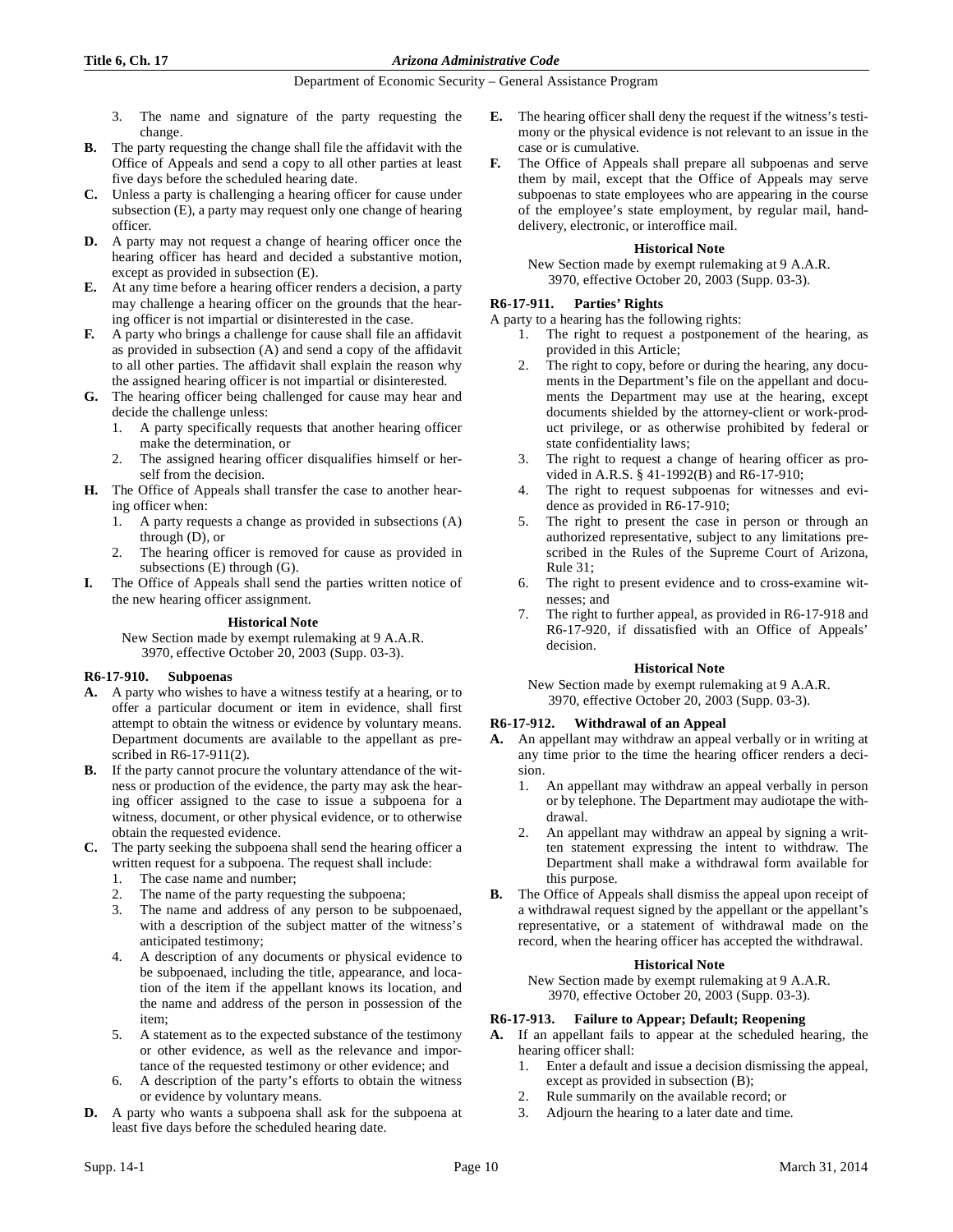- **B.** The hearing officer shall not enter a default if the appellant notifies the Office of Appeals, before the scheduled time of hearing, that the appellant cannot attend the hearing, due to good cause, and still desires a hearing or wishes to have the matter considered on the available record.
- **C.** No later than 10 days after a scheduled hearing date at which a party failed to appear, the non-appearing party may file a request to reopen the proceedings. The request shall be in writing and shall demonstrate good cause for the party's failure to appear.
- **D.** The hearing officer shall set the matter for a hearing to determine whether the appellant had good cause for the appellant's failure to appear.
- **E.** If the hearing officer finds that the party had good cause for non-appearance, the hearing officer shall reopen the proceedings and schedule a de novo hearing with notice to all interested parties as prescribed in R6-17-907(C).
- **F.** Good cause, for the purpose of reopening a hearing, is established if the failure to appear at the hearing and the failure to timely notify the hearing officer were beyond the reasonable control of the non-appearing party. Good cause also exists when the non-appearing party demonstrates excusable neglect for both the failure to appear and the failure to timely notify the hearing officer. "Excusable neglect" has the meaning applied to "excusable neglect" as that term is used in Arizona Rules of Civil Procedure, Rule 60(c).

# **Historical Note**

New Section made by exempt rulemaking at 9 A.A.R. 3970, effective October 20, 2003 (Supp. 03-3).

# **R6-17-914. Hearing Proceedings**

- **A.** The hearing is a de novo proceeding. The Department has the initial burden of going forward with evidence to support the adverse action being appealed.
- **B.** To prevail, the appellant shall prove, by a preponderance of the evidence, that the Department's action was unauthorized, unlawful, or an abuse of discretion.
- **C.** The Arizona Rules of Evidence do not apply at the hearing. The hearing officer may admit and give probative effect to evidence as prescribed in A.R.S. § 23-674(D).
- **D.** The Office of Appeals shall record all hearings. The Department need not transcribe the proceedings unless a transcription is required for further administrative or judicial proceedings.
- **E.** The Office of Appeals charges a fee of 15¢ per page for providing a transcript. A party may obtain a waiver of the fee by submitting an affidavit stating that the party cannot afford to pay for the transcript.
- **F.** A party may, at his or her own expense, arrange to have a court reporter present to transcribe the hearing, provided that such transcription does not delay or interfere with the hearing. The Department's recording of the hearing shall constitute the official record of the hearing.
- **G.** The hearing officer shall call the hearing to order and dispose of any pre-hearing motions or issues.
- **H.** With the consent of the hearing officer, the parties may stipulate to factual findings or legal conclusions.
- **I.** Upon request and with the consent of the hearing officer, a party may make opening and closing statements. The hearing officer shall consider any statements as argument and not evidence.
- **J.** A party may testify, present evidence, and cross-examine adverse witnesses. The hearing officer may also take witness testimony or admit documentary or physical evidence on his or her own motion.
- **K.** The hearing officer shall keep a complete record of all proceedings in connection with an appeal.

**L.** The hearing officer may require the parties to submit memoranda on issues in the case if the hearing officer finds that the memoranda would assist the hearing officer in deciding the case. The hearing officer shall establish a briefing schedule for any required memoranda.

### **Historical Note**

New Section made by exempt rulemaking at 9 A.A.R. 3970, effective October 20, 2003 (Supp. 03-3).

# **R6-17-915. Hearing Decision**

- **A.** No later than 60 days after the date the appellant files a request for hearing with the Department, the hearing officer shall render a decision based solely on the evidence and testimony produced at the hearing, and the applicable law. The 60-day time limit is extended for any delay caused by the appellant.
- **B.** The hearing decision shall include:
	- 1. Findings of fact concerning the issue on appeal;
	- 2. Citations to the law and authority applicable to the issue on appeal;
	- 3. A statement of the conclusions derived from the controlling facts and law, and the reasons for the conclusions;
	- 4. The name of the hearing officer;<br>5. The date of the decision: and
	- The date of the decision; and
	- 6. A statement of further appeal rights and the time period for exercising those rights.
- **C.** The Office of Appeals shall mail a copy of the decision to each party's representative, or to the party if the party is unrepresented.

# **Historical Note**

New Section made by exempt rulemaking at 9 A.A.R. 3970, effective October 20, 2003 (Supp. 03-3).

# **R6-17-916. Effect of the Decision**

- **A.** If the hearing officer affirms the adverse action against the appellant, the adverse action is effective as of the date of the initial determination of adverse action by the Department. The adverse action remains effective until the appellant appeals and obtains a higher administrative or judicial decision reversing or vacating the hearing officer's decision.
- **B.** If the hearing officer reverses the Administration's decision to take adverse action, the Administration shall not take the action or shall reverse any adverse action taken unless and until the Appeals Board or Arizona Court of Appeals issues a decision affirming the adverse action.

# **Historical Note**

New Section made by exempt rulemaking at 9 A.A.R. 3970, effective October 20, 2003 (Supp. 03-3).

# **R6-17-917. Further Administrative Appeal**

- **A.** A party may appeal an adverse decision issued by a hearing officer to the Department's Appeals Board, as prescribed in A.R.S. § 41-1992(C) and (D), by filing a written petition for review with the Office of Appeals within 15 days of the mailing date of the hearing officer's decision.
- **B.** The petition for review shall:
	- 1. Be in writing,
	- 2. Describe why the party disagrees with the hearing officer's decision, and
	- 3. Be signed and dated by the party or the party's representative.
- **C.** The party petitioning for review shall mail a copy of the petition to all other parties.
- **D.** The Appeals Board shall have the proceedings of the hearing below transcribed.

# **Historical Note**

New Section made by exempt rulemaking at 9 A.A.R.